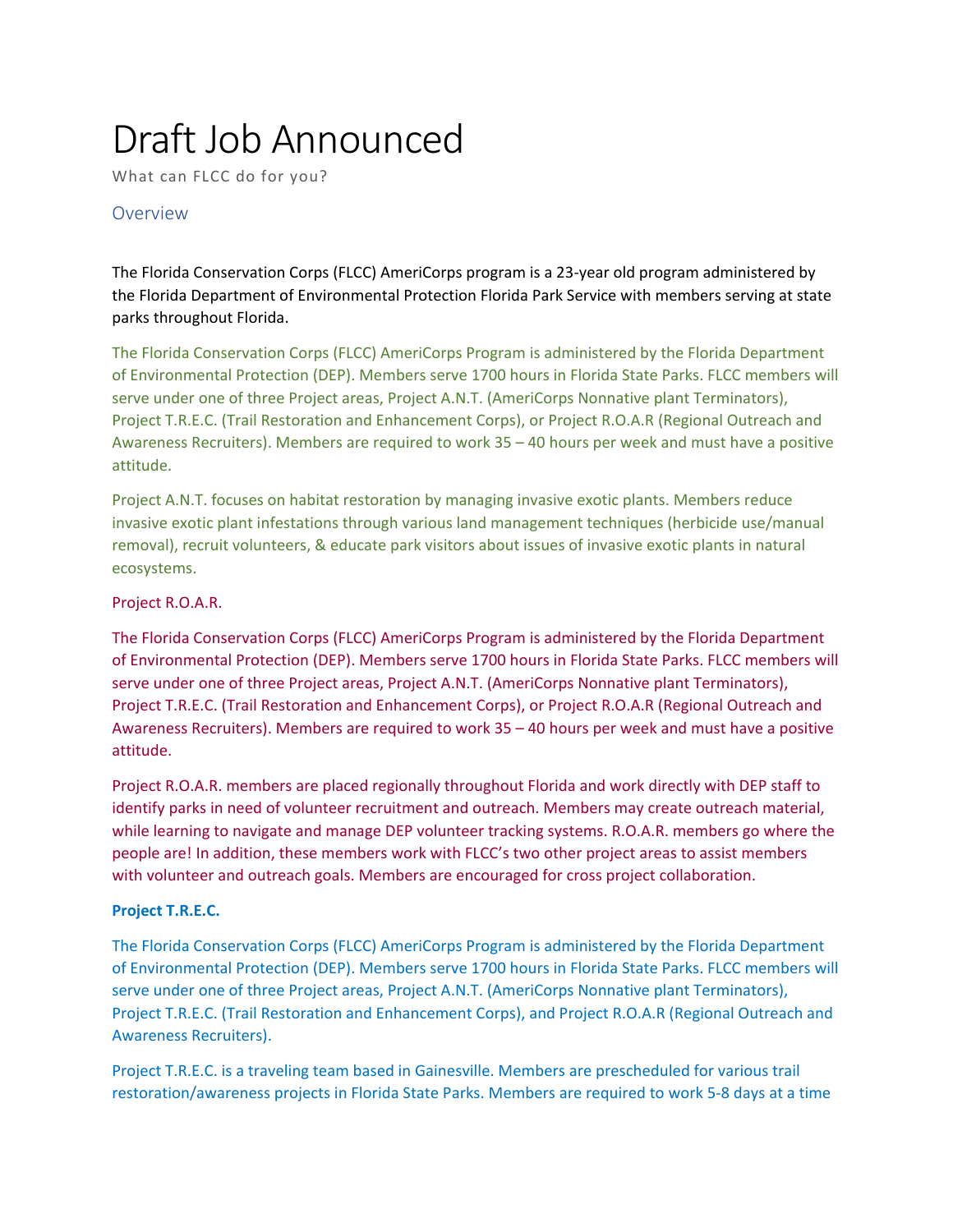depending on project and must have a positive attitude. These members are also required to participate as the AmeriCorps Disaster Response Team for the state of Florida (may deploy for 30 days at a time).

<https://www.nationalservice.gov/programs/americorps/what-americorp>

<https://www.floridastateparks.org/FLCC>

## Requirements

- Must be able to complete an FBI/FDLE background check (free of charge) before start date
- Must be able to attend in-person orientation Monday 3/23/20 Friday 3/27/20
- Must commit to full 1,700 hours of service over and 11-month period
- Must be at least 17 years of age
- Must have obtained at least a high school diploma or equivalent
- Must have a valid driver's license
- Must be able to tolerate extreme and adverse conditions of Florida
- Understand that this is not employment, but national service through and AmeriCorps program
- Positive attitude

# Trainings/Benefits Available

- Interpretation
- Leadership
- Community Outreach
- Professional Development
- Conflict Resolution
- Disaster Response
- CPR/First Aid/AED
- Effective Communication
- Resume/Cover Letter Workshop
- S-212 Chainsaw Training
- S-130/190
- Trail tools training
- Hatchet and Machete training/use
- Herbicide Application Training
- Use of large equipment
- Hauling trailers
- Effective Communication
- Resume/Cover letter workshop
- Park/District Specific (for park to update)
	- o ATV/UTV Certification
	- o S-130/S-190
	- o Boater safety
	- o Scuba certification
	- o Tractor Training